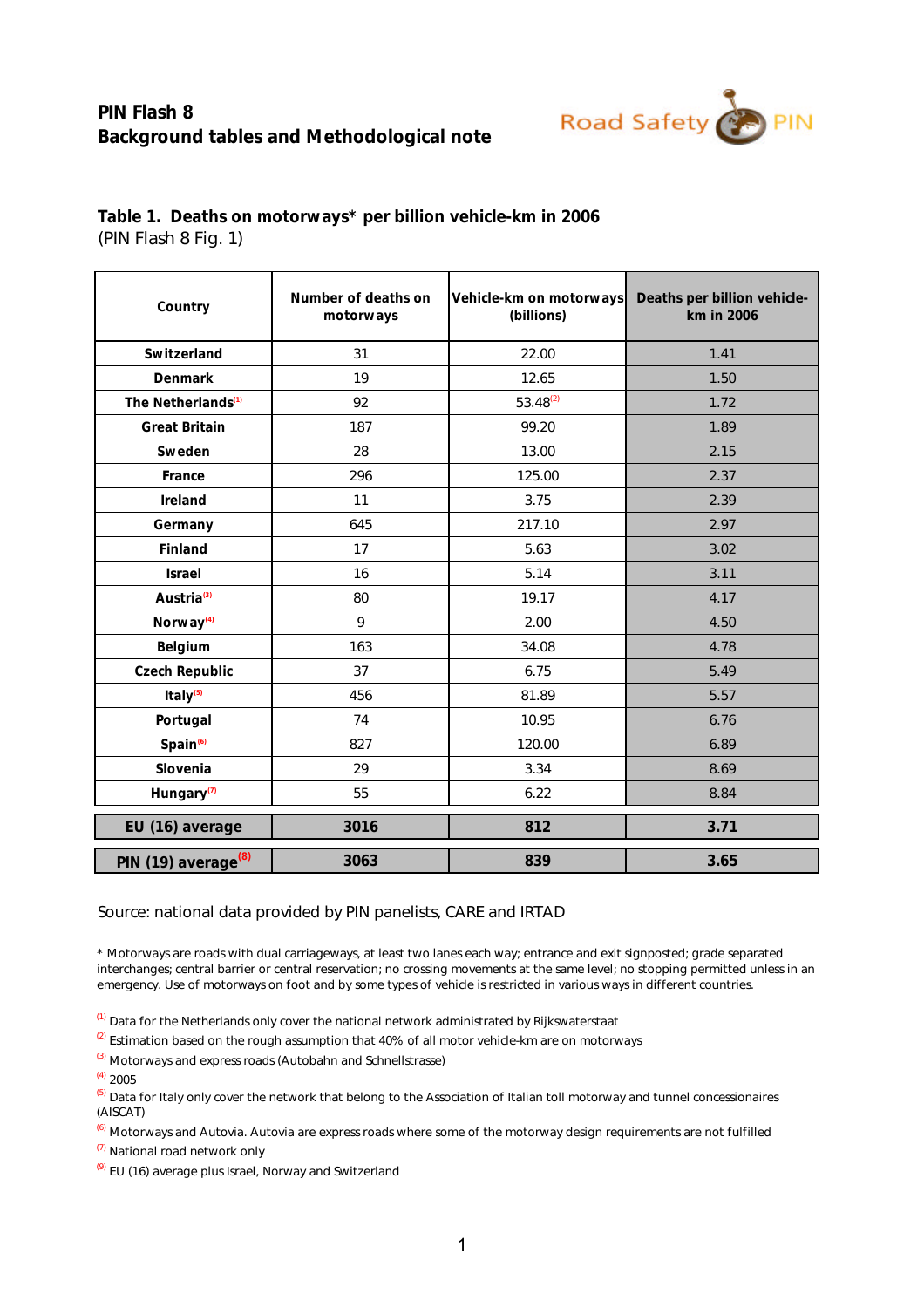

**Table 2. Deaths on motorway per billion vehicle-km and their average yearly percentage change over the period 1997-2006**

(PIN Flash 8 Fig. 2)

|                                 | Deaths per billion vehicle-km / Year |                       |                       |      |      |      |      |      |      | Average yearly %<br>change over 1997-2006 |      |                                      |
|---------------------------------|--------------------------------------|-----------------------|-----------------------|------|------|------|------|------|------|-------------------------------------------|------|--------------------------------------|
| Country                         | $1996$ <sup>(*)</sup>                | $1997$ <sup>(*)</sup> | $1998$ <sup>(*)</sup> | 1999 | 2000 | 2001 | 2002 | 2003 | 2004 | 2005                                      | 2006 | in the risk of death on<br>motorways |
| Norway                          |                                      |                       |                       |      |      |      | 7.4  | 9.6  | 2.6  | 4.5                                       |      | $-21.0%$                             |
| Switzerland                     | 4.2                                  | 5.0                   | 3.7                   | 3.3  | 2.3  | 3.6  | 3.8  | 2.9  | 2.4  | 1.1                                       | 1.4  | $-10.0%$                             |
| Slovenia                        | 23.2                                 | 13.6                  | 17.3                  | 10.3 | 13.8 | 10.2 | 10.8 | 9.4  | 7.7  | 8.7                                       | 8.7  | $-9.7%$                              |
| The Netherlands <sup>(1)</sup>  | 4.2                                  | 3.4                   | 2.8                   | 3.1  | 2.3  | 1.9  | 1.9  | 2.4  | 1.6  | 1.7                                       | 1.7  | $-8.9%$                              |
| Portugal                        |                                      |                       | 13.9                  | 13.3 | 12.8 | 10.3 | 9.9  | 10.0 | 9.0  | 7.9                                       | 6.8  | $-8.5%$                              |
| Spain $(2)$                     | 1.73                                 | 15.4                  | 16.8                  | 14.4 | 14.0 | 13.0 | 11.9 | 10.4 | 8.4  | 7.2                                       | 6.9  | $-8.5%$                              |
| France                          | 5.2                                  | 5.2                   | 5.2                   | 4.8  | 5.0  | 4.4  | 4.5  | 3.8  | 2.7  | 2.7                                       | 2.4  | $-7.0%$                              |
| Hungary <sup>(3)</sup>          | 20.7                                 | 17.7                  | 14.9                  | 15.3 | 15.9 | 10.2 | 15.6 | 14.0 | 11.9 | 8.2                                       | 8.8  | $-6.9%$                              |
| Czech Republic                  | 16.0                                 | 11.4                  | 13.3                  | 12.2 | 11.2 | 10.5 | 12.0 | 9.9  | 11.0 | 7.2                                       | 5.5  | $-6.5%$                              |
| Italy $(4)$                     | 10.2                                 | 10.4                  | 10.0                  | 9.9  | 8.4  | 8.2  | 8.3  | 7.1  | 5.9  | 5.7                                       | 5.6  | $-6.3%$                              |
| Denmark                         | 4.2                                  | 5.0                   | 3.7                   | 4.6  | 3.0  | 4.1  | 5.0  | 3.1  | 2.8  | 3.1                                       | 1.5  | $-5.9%$                              |
| Belgium                         | 7.4                                  | 6.9                   | 7.5                   | 6.9  | 7.6  | 6.2  | 5.4  | 4.3  | 3.8  | 4.8                                       | 4.8  | $-5.8%$                              |
| Finland                         | 2.4                                  | 4.2                   | 5.7                   | 5.1  | 4.3  | 4.5  | 4.1  | 1.4  | 3.4  | 1.9                                       | 3.0  | $-5.4%$                              |
| Germany                         | 5.6                                  | 5.0                   | 4.2                   | 4.6  | 4.5  | 3.8  | 4.1  | 3.8  | 3.2  | 3.1                                       | 3.0  | $-5.3%$                              |
| Austria <sup>(5)</sup>          | 7.4                                  | 8.3                   | 9.7                   | 9.1  | 8.1  | 9.1  | 7.2  | 5.9  | 6.7  | 4.8                                       | 4.2  | $-5.2%$                              |
| Sweden                          | 2.5                                  | 5.0                   | 2.3                   | 2.3  | 2.8  | 2.8  | 2.4  | 2.8  | 3.5  | 1.9                                       | 2.2  | $-4.3%$                              |
| Great Britain                   | 2.1                                  | 2.2                   | 2.0                   | 2.2  | 2.1  | 2.1  | 2.3  | 2.2  | 1.6  | 2.0                                       | 1.9  | $-0.7%$                              |
| EU (15) average                 | 6.8                                  | 6.5                   | 6.3                   | 6.2  | 5.9  | 5.5  | 5.5  | 4.9  | 4.1  | 3.9                                       | 3.7  | $-5.6%$                              |
| PIN (17) average <sup>(6)</sup> | 6.7                                  | 6.4                   | 6.3                   | 6.1  | 5.8  | 5.4  | 5.4  | 4.9  | 4.0  | 3.8                                       | 3.6  | $-5.7%$                              |

Source: national data provided by PIN panelists, CARE and IRTAD

(\*) Since the numbers of deaths on motorways are often small numbers subjected to randomness, the mean of the three years (1996, 1997, 1998) was used as baseline dated 1997 instead of using the single value registered in 1997. (Except Portugal: 1998, 1999, 2000)

(1) Estimated value based on the assumption that 40% of all motor vehicle kilometers travelled on motorways

(2) Motorways and Autovia included

(3) National road network only

(4) Data for Italy only cover the network that belongs to the Association of Italian toll motorway and tunnel (AISCAT)

(5) Motorways and express roads (Autobahn and Schnellstrasse)

(6) EU (15) average plus Israel and Switzerland

could not be included because vehicle-km are available only for 2005 and 2006.<br>The methodology to estimate the average yearly % change in the risk of death is explained in the PIN Flash 8 Methodological Note available on NO, IL and FI are excluded from Fig. 2. The annual numbers of deaths in Finland and Norway are below 20 and thus subject to substantial random fluctuation. IL

www.etsc.be/PIN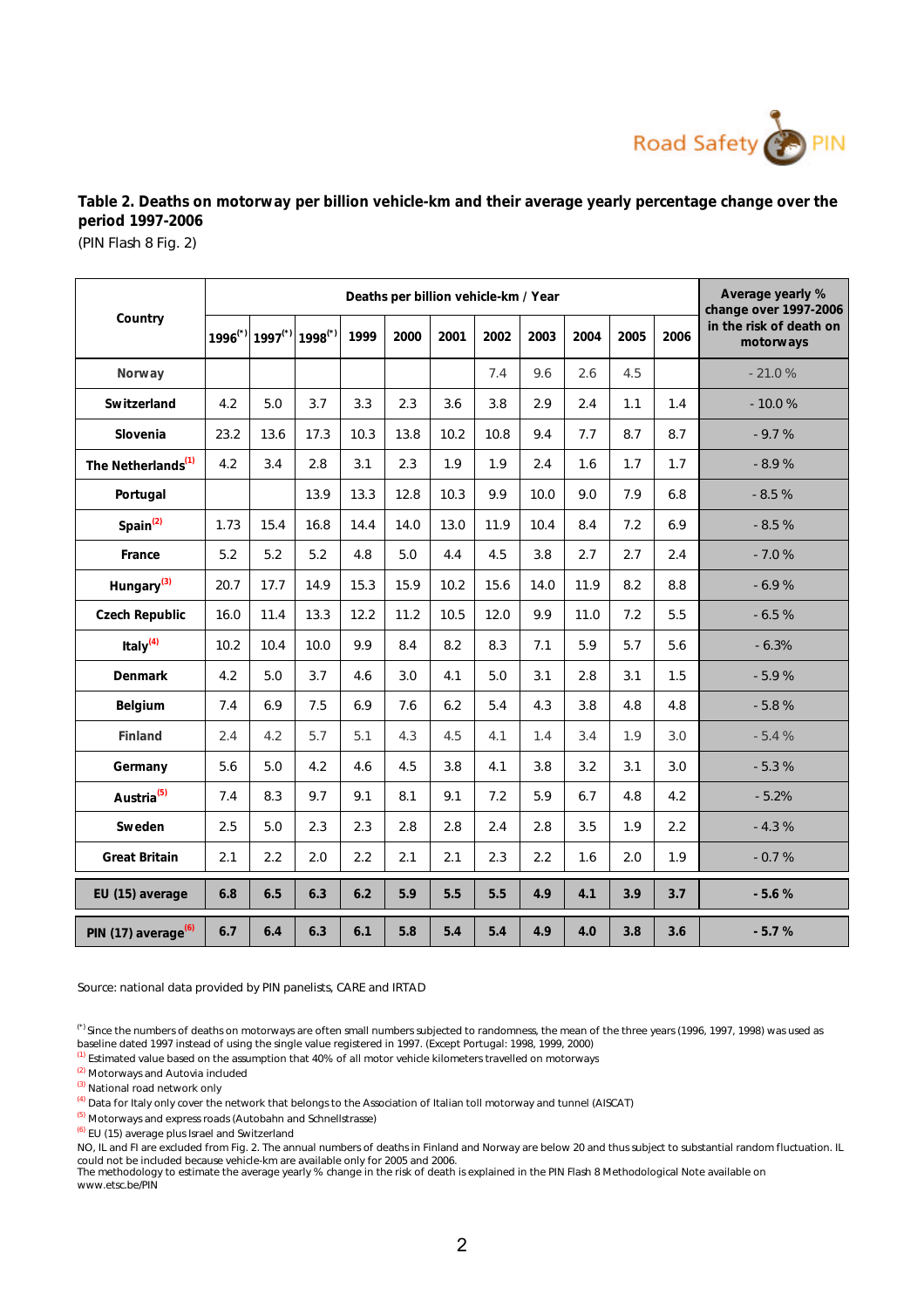

## (PIN Flash 8 Fig. 3) **Table 3. Deaths on motorway and their average yearly percentage change over the period 2001-2006**

|                                 |                       |                       | Deaths on motorway / Year |                |                 |         |         |                         |
|---------------------------------|-----------------------|-----------------------|---------------------------|----------------|-----------------|---------|---------|-------------------------|
| Country                         | $2000$ <sup>(*)</sup> | $2001$ <sup>(*)</sup> | $2002$ <sup>(*)</sup>     | 2003           | 2004            | 2005    | 2006    | Average yearly % change |
| Switzerland                     | 43                    | 71                    | 76                        | 58             | 51              | 25      | 31      | $-13.4%$                |
| Norway                          |                       | 13                    | 9                         | 18             | 5               | 9       |         | $-11.9%$                |
| Luxembourg                      | 10                    | 8                     | 10                        | 6              | $7\overline{ }$ | 5       | 5       | $-11.3%$                |
| France                          | 533                   | 493                   | 527                       | 444            | 326             | 324     | 296     | $-10.9%$                |
| Austria <sup>(1)</sup>          | 135                   | 157                   | 128                       | 108            | 125             | 92      | 80      | $-9.4%$                 |
| Denmark                         | 29                    | 40                    | 51                        | 33             | 31              | 37      | 19      | $-8.6%$                 |
| Finland                         | 17                    | 19                    | 19                        | $\overline{7}$ | 17              | 10      | 17      | $-8.6%$                 |
| Belgium                         | 233                   | 193                   | 170                       | 137            | 124             | 158     | 163     | $-7.4%$                 |
| Spin <sup>(2)</sup>             | 1153                  | 1178                  | 1126                      | 1083           | 930             | 852     | 827     | $-6.4%$                 |
| Italy $(3)$                     | 589                   | 598                   | 625                       | 553            | 468             | 451     | 456     | $-6.1%$                 |
| Germany                         | 907                   | 770                   | 857                       | 811            | 694             | 662     | 645     | $-5.3%$                 |
| Poland                          | 44                    | 57                    | 40                        | 36             | 35              | 32      | 54      | $-4.3%$                 |
| Portugal                        | 112                   | 98                    | 101                       | 111            | 102             | 86      | 74      | $-4.2%$                 |
| Cyprus                          | 11                    | 11                    | 15                        | 10             | 11              | 12      | 10      | $-3.1%$                 |
| The Netherlands <sup>(4)</sup>  | 110                   | 95                    | 101                       | 125            | 85              | 93      | 92      | $-1.9%$                 |
| Great Britain                   | 182                   | 191                   | 217                       | 208            | 158             | 195     | 187     | $-1.3%$                 |
| Czech Republic                  | 45                    | 43                    | 53                        | 48             | 58              | 45      | 37      | $-1.0%$                 |
| Israel                          | 13                    | 25                    | 25                        | 20             | 28              | 26      | 16      | 0.8%                    |
| Slovenia                        | 26                    | 20                    | 23                        | 22             | 21              | 25      | 29      | 2.1 %                   |
| Hungary <sup>(5)</sup>          | 49                    | 32                    | 54                        | 58             | 60              | 47      | 55      | 5.1 %                   |
| Sweden                          | 25                    | 28                    | 26                        | 34             | 42              | 24      | 28      | 5.2 %                   |
| Slovakia                        | 13                    | $\overline{7}$        | 19                        | 16             | 20              | 19      | 15      | 8.2 %                   |
| Ireland                         | 4                     | $\overline{4}$        | 5                         | 9              | 6               | 3       | 11      | 11.1 %                  |
| Greece                          | 61                    | 86                    | 69                        | 58             | 116             | 111     | 147     | 12.0%                   |
| EU (21) average                 | 4 1 2 8               | 4 2 3 6               | 3 9 1 5                   | 3 4 3 6        | 3 2 8 3         | 3 2 4 7 | 3 2 8 9 | $-5.5%$                 |
|                                 |                       |                       |                           |                |                 |         |         |                         |
| PIN (23) average <sup>(6)</sup> | 4 2 2 4               | 4 3 3 7               | 3 9 9 5                   | 3515           | 3 3 3 4         | 3 2 9 4 | 2 9 6 2 | $-5.6%$                 |

Source: national data provided by PIN panelists and CARE

(1) Motorways and express roads (Autobahn and Schnellstrasse)

(2) Motorways and Autovia

<sup>(3)</sup> Data for Italy only cover the network that belongs to the Association of Italian toll motorway and tunnel (AISCAT)

(4) Data for the Netherlands only cover the national network administrated by Rijkswaterstaat

(5) National road network only

(6) EU (21) average plus Israel and Switzerland

\* CY, FI, IR, LU, NO and SK are excluded from Fig. 3 as the annual numbers of deaths are below 20 and thus subject to substantial random fluctuation.

The methodology to estimate the average yearly % change in deaths is explained in the PIN Flash 8 Methodological Note available on www.etsc.be/PIN

<sup>(\*)</sup> Since the numbers of deaths on motorways are often small numbers subjected to randomness, the mean of the numbers of deaths in the three years (2000, 2001, 2002) was used as baseline dated 2001 instead of using the single value registered in 2001.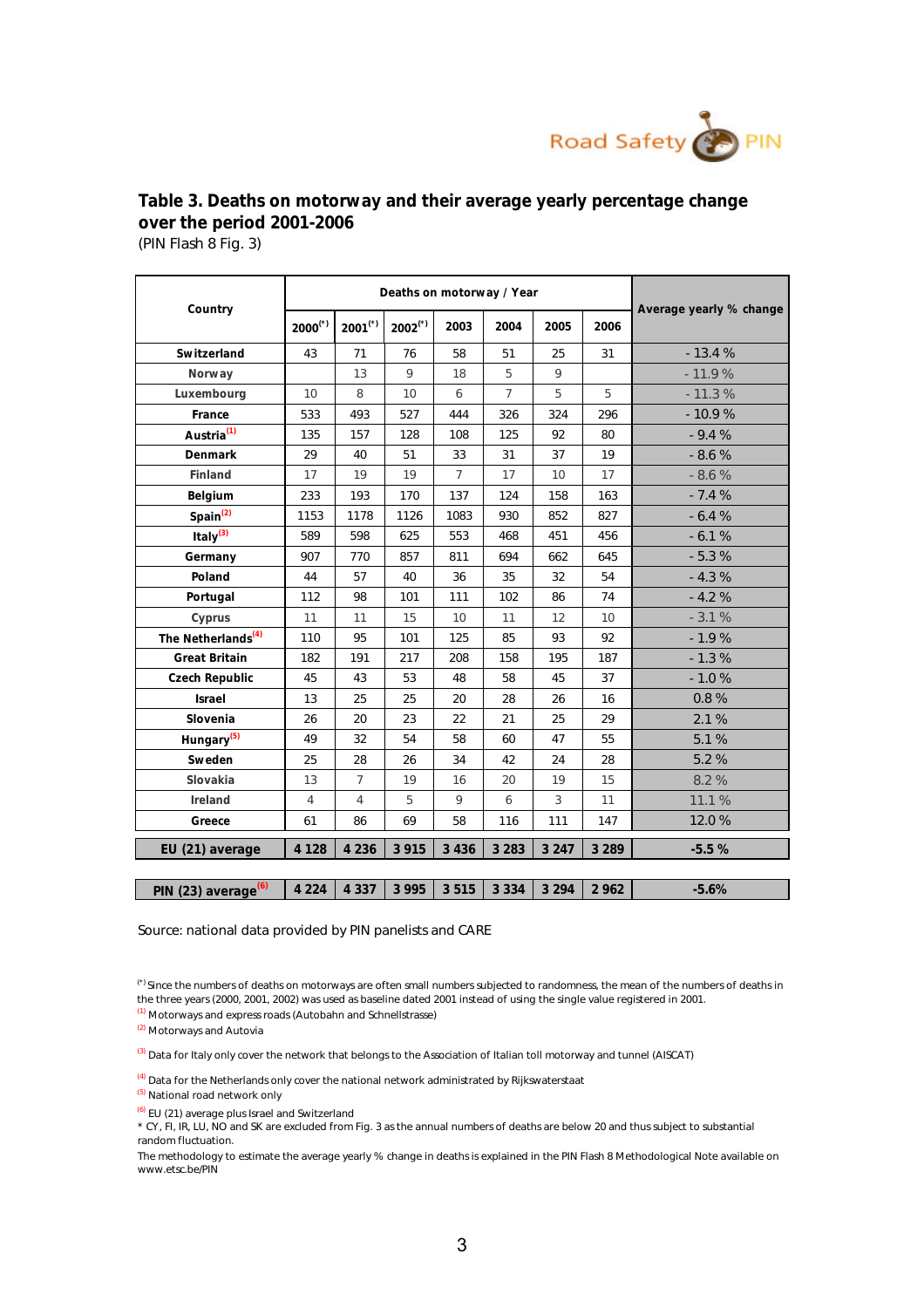## **Methodological notes PIN Flash 8**

**1.** Regression estimation of average annual percentage change in risk of death on motorways over the period 1997-2006

To estimate the average yearly percentage change in fatality risk on motorways (deaths per kilometre driven by all motorized vehicles on motorways) achieved by a country between 1996 and 2006 one should make use of the whole time series of risk rates, not just the risk rates in 1996 and 2006.

Since the death rates are based on numbers of deaths on motorways, which are often small numbers subjected to randomness, it is preferred to take as a baseline dated 1997 the mean of the death rates in the three years (1996-1998) instead of using the single value registered in 1997.



Fig.1: Risk of death on motorways in Hungary with the baseline in 1997The task is now to estimate the average annual change in the period 1997-2006, while taking the mean of 1996- 1998 rates as the reference (baseline).

We assume a priori a reduction in risk of death on motorways over time, so to fix the sign of a change, we will assume reduction, so that a minus sign indicates an increase. Let the average reduction per year as a percentage of the previous year be p. If  $\lambda_n$  is the risk of deaths in year *n*, then we wish to fit a model  $\lambda_n = \lambda_0 (1 - p/100)^n$ , where in this case year 0 is 1997 and  $n = 9$ in 2006.

This is equivalent to  $\ln(\lambda_n/\lambda_0) = n$ .  $\ln(1-p/100)$  so if we fit  $\ln(\lambda_n/\lambda_0) = an$  by linear regression, then *a* is the estimate of  $ln(1 - p/100)$  and *p* is estimated by  $100(1 - e^a)$ .